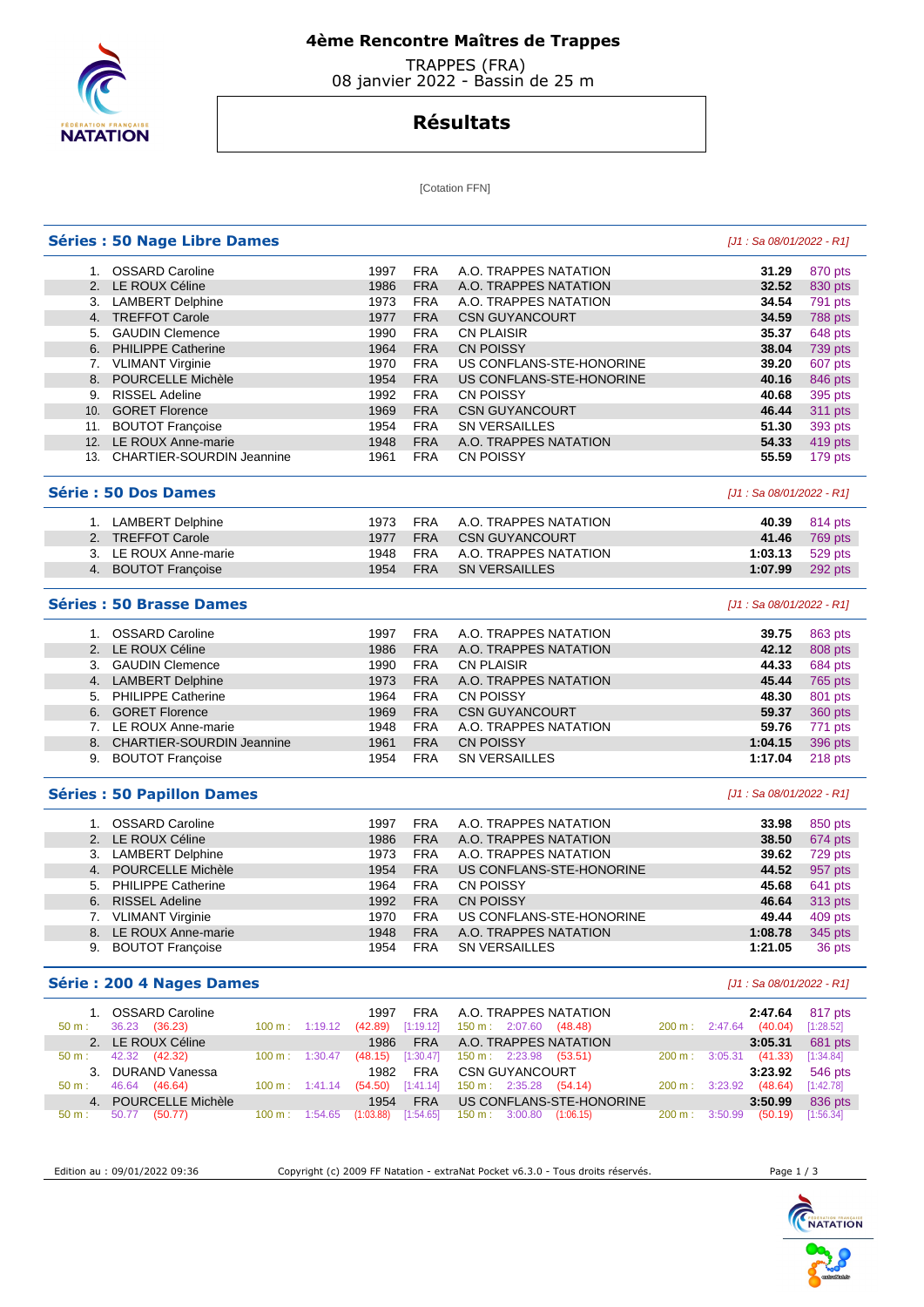

## **4ème Rencontre Maîtres de Trappes**

 TRAPPES (FRA) 08 janvier 2022 - Bassin de 25 m

# **Résultats**

### **Séries : 50 Nage Libre Messieurs** [J1 : Sa 08/01/2022 - R1]

|                     | 1. LE ROUX Alexandre                | 1985 | <b>FRA</b> | A.O. TRAPPES NATATION    | 26.75                     | 1012 pts |
|---------------------|-------------------------------------|------|------------|--------------------------|---------------------------|----------|
|                     | 2. CHIOTTI Enzo                     | 1998 | <b>FRA</b> | A.O. TRAPPES NATATION    | 27.23                     |          |
| 3.                  | <b>BRAULT Jonathan</b>              | 1989 | <b>FRA</b> | AQUA VALLÉE-DE-CHEVREUSE | 27.62                     | 940 pts  |
|                     | 4. LE ROUX Benjamin                 | 1979 | <b>FRA</b> | A.O. TRAPPES NATATION    | 27.71                     | 974 pts  |
|                     | 5. PIQUEMAL Eric                    | 1986 | <b>FRA</b> | <b>CN POISSY</b>         | 28.08                     | 927 pts  |
|                     | 6. LE HARIVEL DE GONNEVILLE Patrick | 1975 | <b>FRA</b> | <b>CSN GUYANCOURT</b>    | 29.25                     | 911 pts  |
|                     | 7. BRUNY Florian                    | 1985 | <b>FRA</b> | <b>CSN GUYANCOURT</b>    | 29.42                     | 846 pts  |
|                     | 8. BILLET Aurel                     | 1993 | <b>FRA</b> | A.O. TRAPPES NATATION    | 30.10                     | 779 pts  |
|                     | 9. LENTZ Cedric                     | 1976 | <b>FRA</b> | <b>CSN GUYANCOURT</b>    | 31.30                     | 793 pts  |
|                     | 10. JENVRIN Pascal                  | 1975 | <b>FRA</b> | <b>CSN GUYANCOURT</b>    | 31.82                     | 764 pts  |
|                     | 11. GROSGEORGE Sylvain              | 1990 | <b>FRA</b> | A.O. TRAPPES NATATION    | 32.40                     | 663 pts  |
|                     | 12. HUET Ronan                      | 1990 | <b>FRA</b> | <b>CSN GUYANCOURT</b>    | 32.41                     | 662 pts  |
|                     | 13. ARTAGNAN Julien                 | 1977 | <b>FRA</b> | <b>CSN GUYANCOURT</b>    | 32.44                     | 731 pts  |
|                     | 14. HAMIDOU Alexis                  | 1969 | <b>FRA</b> | <b>CSN GUYANCOURT</b>    | 32.90                     | 754 pts  |
| 15.                 | <b>LINON Audry</b>                  | 1983 | <b>FRA</b> | <b>CN PLAISIR</b>        | 33.06                     | 643 pts  |
| 16.                 | <b>ECALLE Gaël</b>                  | 1962 | <b>FRA</b> | AQUA VALLÉE-DE-CHEVREUSE | 34.78                     | 785 pts  |
|                     | 17. NOUVEL Jean-Baptiste            | 1974 | <b>FRA</b> | A.O. TRAPPES NATATION    | 35.88                     | 559 pts  |
|                     | 18. LE LEZ Vincent                  | 1975 | <b>FRA</b> | A.O. TRAPPES NATATION    | 36.69                     | 521 pts  |
| 19.                 | <b>LEFORT Jean-Michel</b>           | 1972 | <b>FRA</b> | <b>SN VERSAILLES</b>     | 37.86                     | 514 pts  |
| 20.                 | <b>GROS Cyrille</b>                 | 1976 | <b>FRA</b> | US CONFLANS-STE-HONORINE | 38.41                     | 446 pts  |
| 21.                 | LE ROUX Jean-jacques                | 1946 | <b>FRA</b> | A.O. TRAPPES NATATION    | 44.28                     | 676 pts  |
|                     | --- LE ROUX Christophe              | 1977 | <b>FRA</b> | A.O. TRAPPES NATATION    | <b>DNS</b> dec            |          |
|                     |                                     |      |            |                          |                           |          |
|                     | <b>Séries: 50 Dos Messieurs</b>     |      |            |                          | [J1 : Sa 08/01/2022 - R1] |          |
|                     | 1. LE ROUX Alexandre                | 1985 | <b>FRA</b> | A.O. TRAPPES NATATION    | 30.92                     | 990 pts  |
|                     | 2. CHIOTTI Enzo                     | 1998 | <b>FRA</b> | A.O. TRAPPES NATATION    | 31.90                     |          |
|                     | 3. LE ROUX Benjamin                 | 1979 | <b>FRA</b> | A.O. TRAPPES NATATION    | 32.71                     | 930 pts  |
|                     | 4. BRAULT Jonathan                  | 1989 | <b>FRA</b> | AQUA VALLÉE-DE-CHEVREUSE | 33.92                     | 809 pts  |
| 5.                  | POIRIER Stéphane                    | 1974 | <b>FRA</b> | <b>CSN GUYANCOURT</b>    | 35.62                     | 831 pts  |
|                     | 6. BRUNY Florian                    | 1985 | <b>FRA</b> | <b>CSN GUYANCOURT</b>    | 36.48                     | 714 pts  |
|                     | 7. LENTZ Cedric                     | 1976 | <b>FRA</b> | <b>CSN GUYANCOURT</b>    | 36.56                     | 788 pts  |
|                     | 8. MORIN Francois                   | 1964 | <b>FRA</b> | <b>CSN GUYANCOURT</b>    | 37.84                     | 864 pts  |
|                     | 9. FASQUELLE Yann                   | 1972 | <b>FRA</b> | AQUA VALLÉE-DE-CHEVREUSE | 41.06                     | 657 pts  |
|                     | 10. GALBIATI Damien                 | 1968 | <b>FRA</b> | A.O. TRAPPES NATATION    | 50.36                     | 336 pts  |
|                     | 11. LE ROUX Jean-jacques            | 1946 | <b>FRA</b> | A.O. TRAPPES NATATION    | 55.41                     | 668 pts  |
| $\qquad \qquad - -$ | LE ROUX Christophe                  | 1977 | <b>FRA</b> | A.O. TRAPPES NATATION    | <b>DNS</b> dec            |          |
| $\cdots$            | LOISEAU Mathieu                     | 1974 | <b>FRA</b> | <b>CN POISSY</b>         | <b>DNS</b> dec            |          |

### **Séries : 50 Brasse Messieurs** [J1 : Sa 08/01/2022 - R1]

|       | CHIOTTI Enzo              | 1998 | <b>FRA</b> | A.O. TRAPPES NATATION    | 34.30          |         |
|-------|---------------------------|------|------------|--------------------------|----------------|---------|
| 2.    | LE ROUX Benjamin          | 1979 | <b>FRA</b> | A.O. TRAPPES NATATION    | 35.80          | 910 pts |
| 3.    | <b>PIQUEMAL Eric</b>      | 1986 | <b>FRA</b> | <b>CN POISSY</b>         | 37.05          | 829 pts |
|       | <b>DESCAMPS Benoît</b>    | 1982 | <b>FRA</b> | A.O. TRAPPES NATATION    | 37.19          | 847 pts |
| 5.    | POIRIER Stéphane          | 1974 | <b>FRA</b> | <b>CSN GUYANCOURT</b>    | 38.69          | 816 pts |
|       | 6. HUET Ronan             | 1990 | <b>FRA</b> | <b>CSN GUYANCOURT</b>    | 38.82          | 734 pts |
|       | <b>MORIN Francois</b>     | 1964 | <b>FRA</b> | <b>CSN GUYANCOURT</b>    | 39.58          | 894 pts |
| 8.    | <b>JENVRIN Pascal</b>     | 1975 | <b>FRA</b> | <b>CSN GUYANCOURT</b>    | 39.68          | 775 pts |
| 9.    | ARTAGNAN Julien           | 1977 | <b>FRA</b> | <b>CSN GUYANCOURT</b>    | 40.36          | 747 pts |
| 10.   | <b>GROSGEORGE Sylvain</b> | 1990 | <b>FRA</b> | A.O. TRAPPES NATATION    | 40.82          | 652 pts |
| 11.   | NOUVEL Jean-Baptiste      | 1974 | <b>FRA</b> | A.O. TRAPPES NATATION    | 43.54          | 623 pts |
| 12.   | <b>COQUARD Didier</b>     | 1970 | <b>FRA</b> | AQUA VALLÉE-DE-CHEVREUSE | 44.53          | 638 pts |
| 13.   | <b>LEFORT Jean-Michel</b> | 1972 | <b>FRA</b> | SN VERSAILLES            | 44.83          | 627 pts |
| 14.   | <b>GROS Cyrille</b>       | 1976 | <b>FRA</b> | US CONFLANS-STE-HONORINE | 45.49          | 552 pts |
| 15.   | LE ROUX Jean-jacques      | 1946 | <b>FRA</b> | A.O. TRAPPES NATATION    | 52.46          | 853 pts |
| 16.   | <b>ROZOTTE Claude</b>     | 1951 | <b>FRA</b> | AQUA VALLÉE-DE-CHEVREUSE | 54.88          | 643 pts |
| $---$ | <b>LOISEAU Mathieu</b>    | 1974 | <b>FRA</b> | <b>CN POISSY</b>         | <b>DNS</b> dec |         |

Edition au : 09/01/2022 09:36 Copyright (c) 2009 FF Natation - extraNat Pocket v6.3.0 - Tous droits réservés. Page 2 / 3